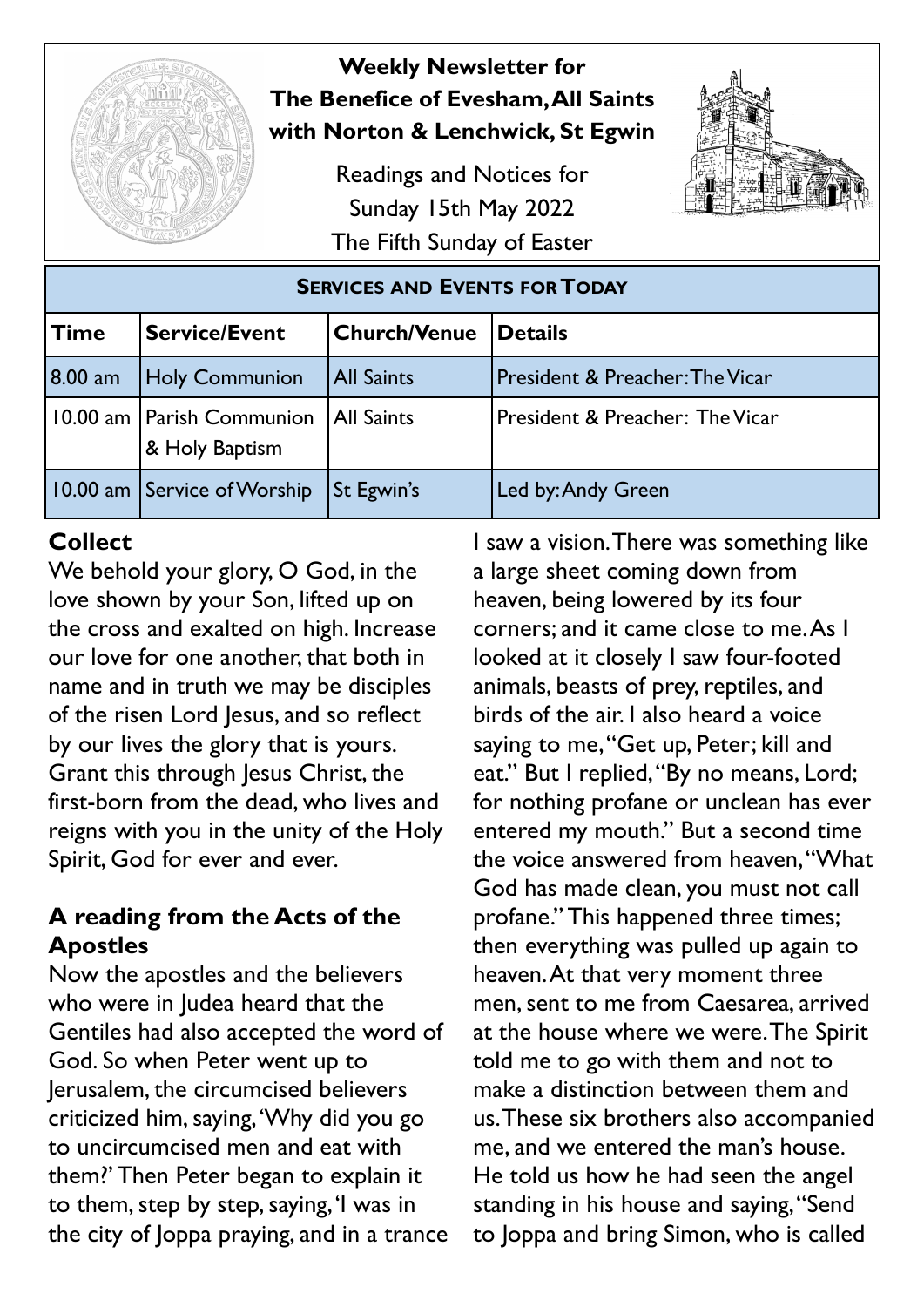Peter; he will give you a message by which you and your entire household will be saved." And as I began to speak, the Holy Spirit fell upon them just as it had upon us at the beginning. And I remembered the word of the Lord, how he had said, "John baptized with water, but you will be baptized with the Holy Spirit." If then God gave them the same gift that he gave us when we believed in the Lord Jesus Christ, who was I that I could hinder God?' When they heard this, they were silenced. And they praised God, saying, 'Then God has given even to the Gentiles the repentance that leads to life.' *Acts 11.1-18* 

#### **A reading from the book of Revelation**

Then I saw a new heaven and a new earth; for the first heaven and the first earth had passed away, and the sea was no more. And I saw the holy city, the new Jerusalem, coming down out of heaven from God, prepared as a bride adorned for her husband. And I heard a loud voice from the throne saying, 'See, the home of God is among mortals.

He will dwell with them; they will be his peoples, and God himself will be with them; he will wipe every tear from their eyes. Death will be no more; mourning and crying and pain will be no more, for the first things have passed away.' And the one who was seated on the throne said, 'See, I am making all things new.' Also he said, 'Write this, for these words are trustworthy and true.' Then he said to me, 'It is done! I am the Alpha and the Omega, the beginning and the end. To

the thirsty I will give water as a gift from the spring of the water of life.

*Revelation 21.1-6* 

#### **Gospel: St John.**

When he had gone out, Jesus said, 'Now the Son of Man has been glorified, and God has been glorified in him. If God has been glorified in him, God will also glorify him in himself and will glorify him at once. Little children, I am with you only a little longer. You will look for me; and as I said to the Jews so now I say to you, "Where I am going, you cannot come." I give you a new commandment, that you love one another. Just as I have loved you, you also should love one another. By this everyone will know that you are my disciples, if you have love for one another.' *John 13.31-35* 

### **Post Communion Prayer**

Eternal God, whose Son Jesus Christ is the way, the truth, and the life: grant us to walk in his way, to rejoice in his truth, and to share his risen life; who is alive and reigns, now and for ever.

**Copyright acknowledgment (where not already indicated above): Some material included in this service is copyright: © 1973, 1978, 1984 International Bible Society. Pub.** Hodder & Stoughton. Some material included in this service is copyright: © 1989 National Council of the Churches of Christ, USA . Some material included in this service is copyright: © The Archbishops' Council 2000. Extended Preface (before Lent and after Trinity) © The Archbishops' Council 2002 Some material included in this service is copyright: © The Crown/Cambridge University Press: The Book of Common Prayer (1662). Some material included in this service is copyright: © 1997, International Commission on English in the Liturgy, Inc. All rights reserved. Liturgical texts for The Sacramentary, Volume One: Sundays and Feasts © International Commission on English in the Liturgy Inc.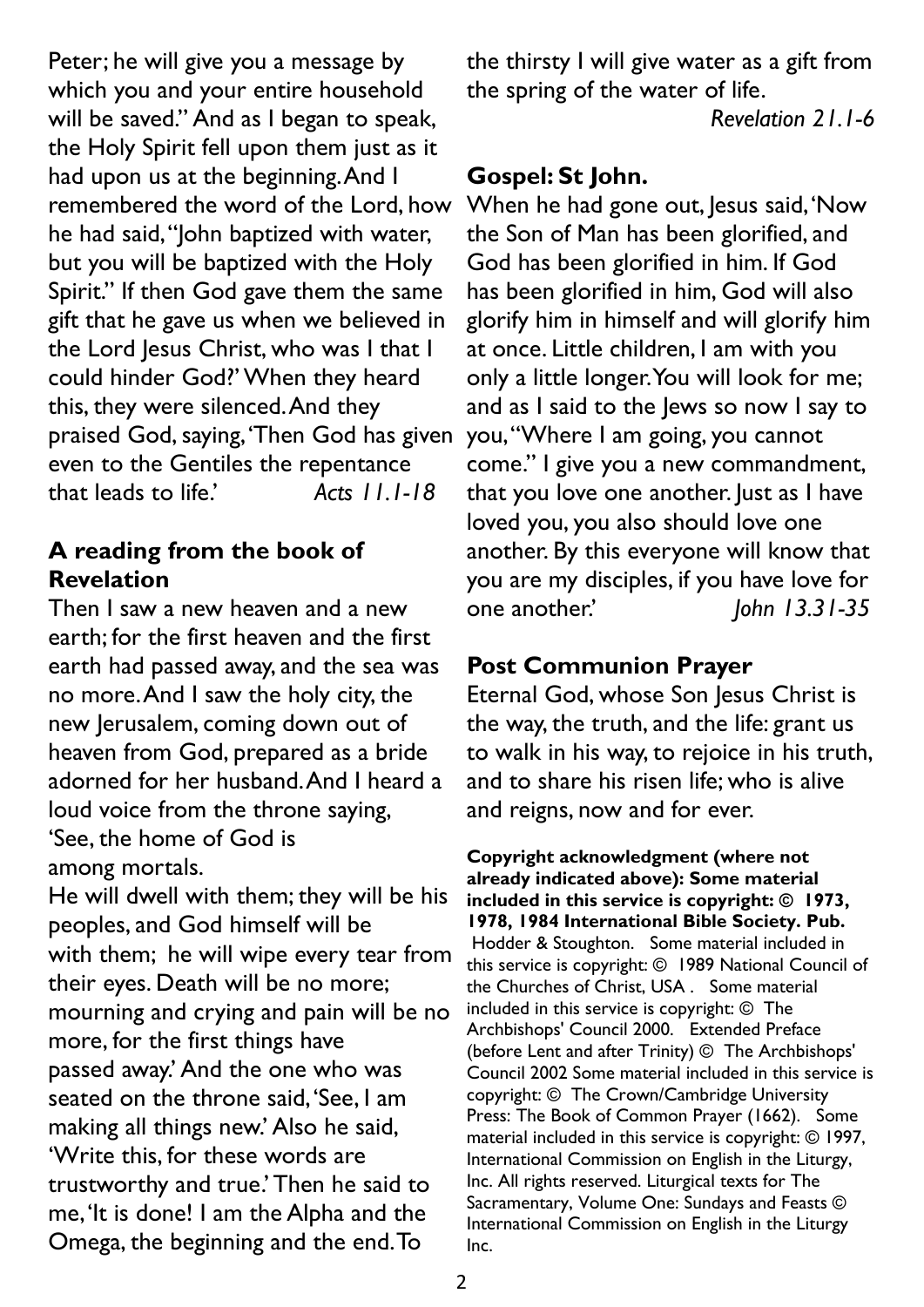### **Weekly Intercessions for week beginning 15th May 2022**

### **Those who are sick, particularly this week we mention:**

Nancy Clifford, Jean Cresswell, Elise Hedges, Eric Holder, Maureen Linehan, Sarah Long, Ian Moreton, Kate Smith

#### **Those who have recently died:**

Michael Harrell, David Fletcher

#### **Year's Mind:**

Louis Munro, Bob Griffiths, Wolf Wahle

#### **Notices**

### **Leading intercessions**

This is an important part of our worship as a parish church. Any townspeople walking past the door during intercessions should be able to hear their parish church offering up prayers on behalf of our community and when it is done well, we come close to fulfilling our purpose as a Christian congregation.

I will be interested to hear from anyone who would like to join the team who lead our common prayers in the months and years going forward. We are living in times where ordinary human well being is no longer being taken for granted and more than ever, we need people of conviction to advocate for them, especially before the throne of God. Please talk with me directly if you feel this something you would like to do. I will be offering a class with examples of good practice later in June. Email: [vicar@evesham.church](mailto:vicar@evesham.church) *AS*

#### **Coffee Morning - St Egwins Saturday 21st May, 10.00 am**

**Rogationtide Service Sunday 22nd May, 3.00 pm, Manor Farm.**

### **Medieval Fayre - Evesham Churchyard - 21st-22nd May 2022**

Next weekend sees the return of the Medieval Fayre. The churchyard will be full of stalls, so, if you are attending church services on Friday and Sunday, please park in local car parks. There will be limited parking outside the All Saints for those with mobility issues only.